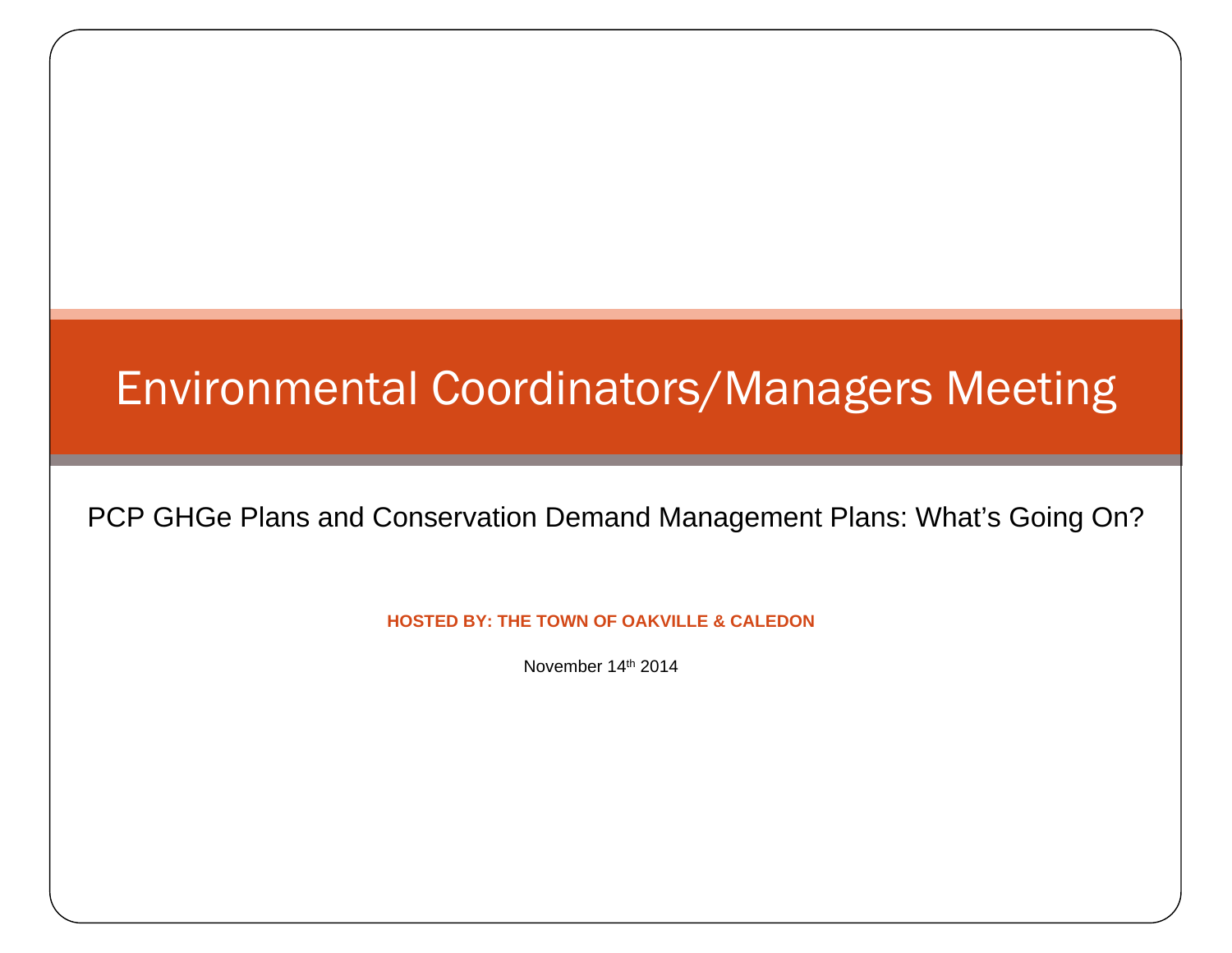## **PCP GHGE PLANS AND CONSERVATION DEMAND MANAGEMENT PLANS: WHAT'S GOING ON?**

Unsure

#### **Session One: CDM Components and Barriers**

**1. How does your municipality plan to finance the actions within the CDM Plan?**

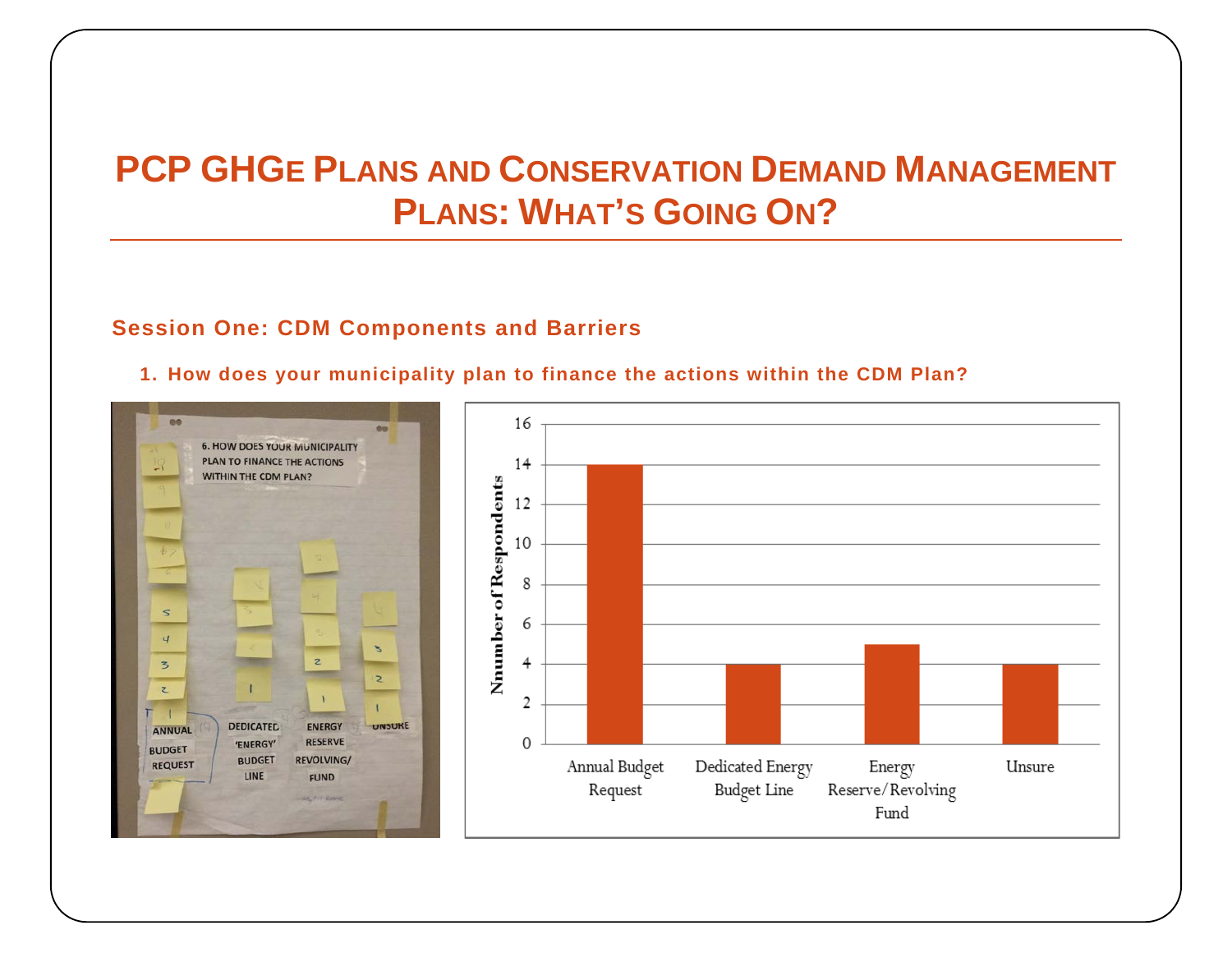#### **2. Has your municipality established a cross departmental Corporate Energy Team to facilitate the Plan?**

- Facility staff involvement is critical
- Opportunity to let staff know about incentives and funds for existing work or capital projects
- Assist in implementing the CDM Plan, and prioritize actions within the Plan
- Shares the responsibility of energy management throughout the Municipality
- Assist in tracking projects and their successes throughout the Corporation



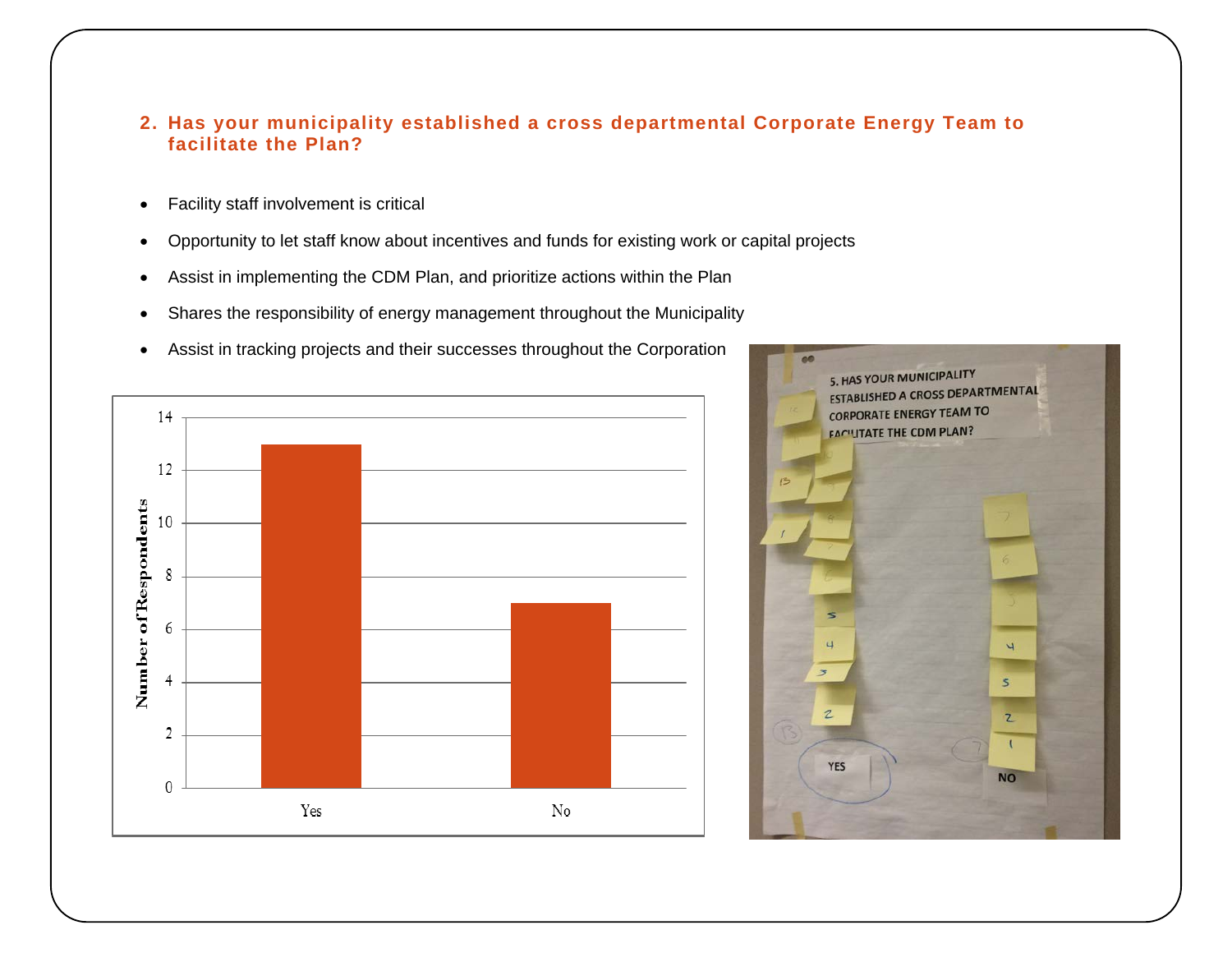

#### **3. Does your municipality have a staff member dedicated to implementing the Plan?**

#### **4. Did Your Municipality follow the CDM Guide from the Province? Did it help you to develop the CDM Plan?**

- Some Municipalities had a Plan in place prior to the guide and had to change the plan to fulfill the Provincial legislation
- Lack of consultation with Municipalities in developing the Guide
	- o Beneficial to discuss with OPA/ IESO
	- o Some consultation at AMO Energy Task Force
- Geared towards electricity planning, versus greenhouse gas reduction planning.
	- o Should be broad to tackle the 'bigger problems'



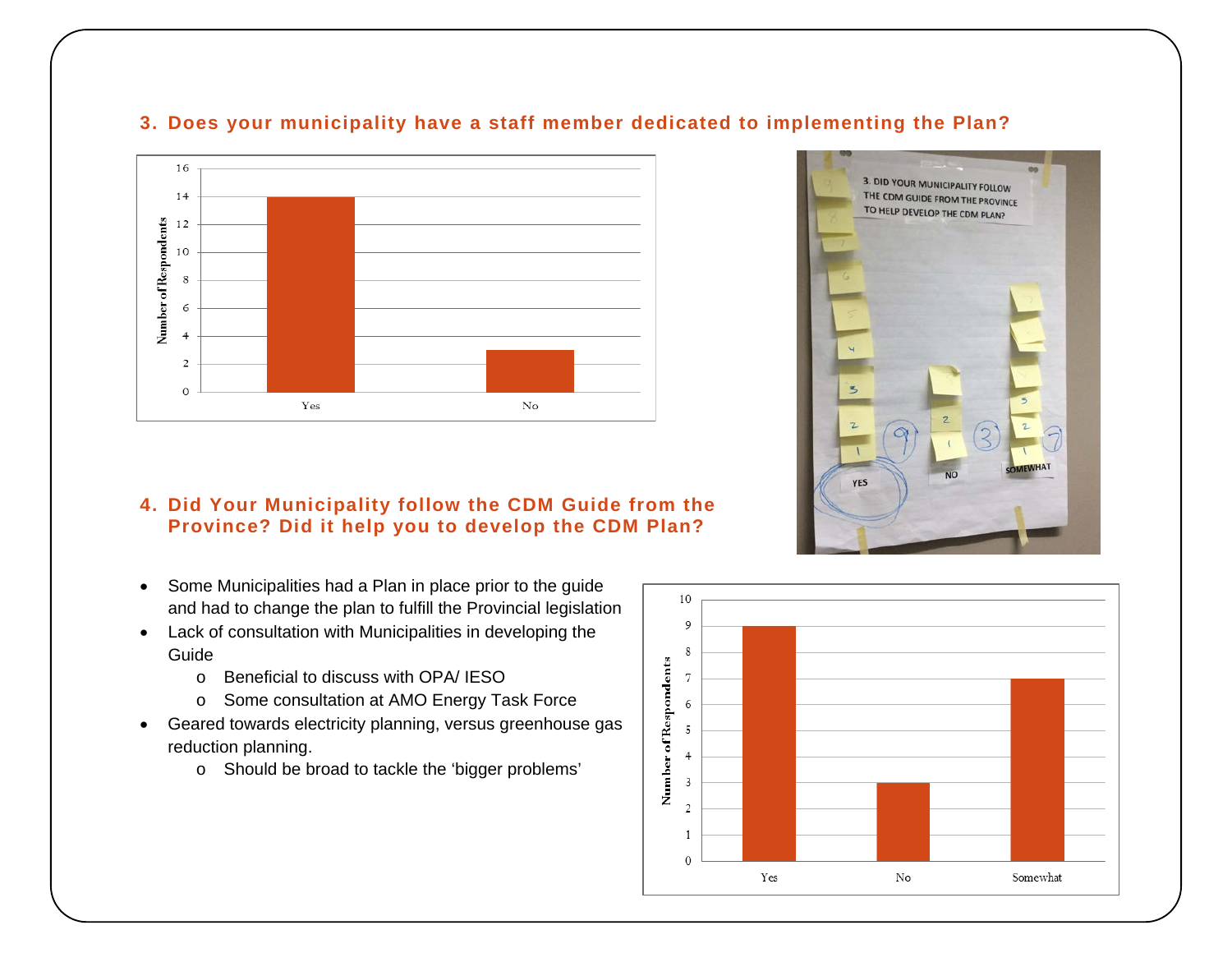







**6. Did your municipality take the CDM plan to Council or Senior Management?**

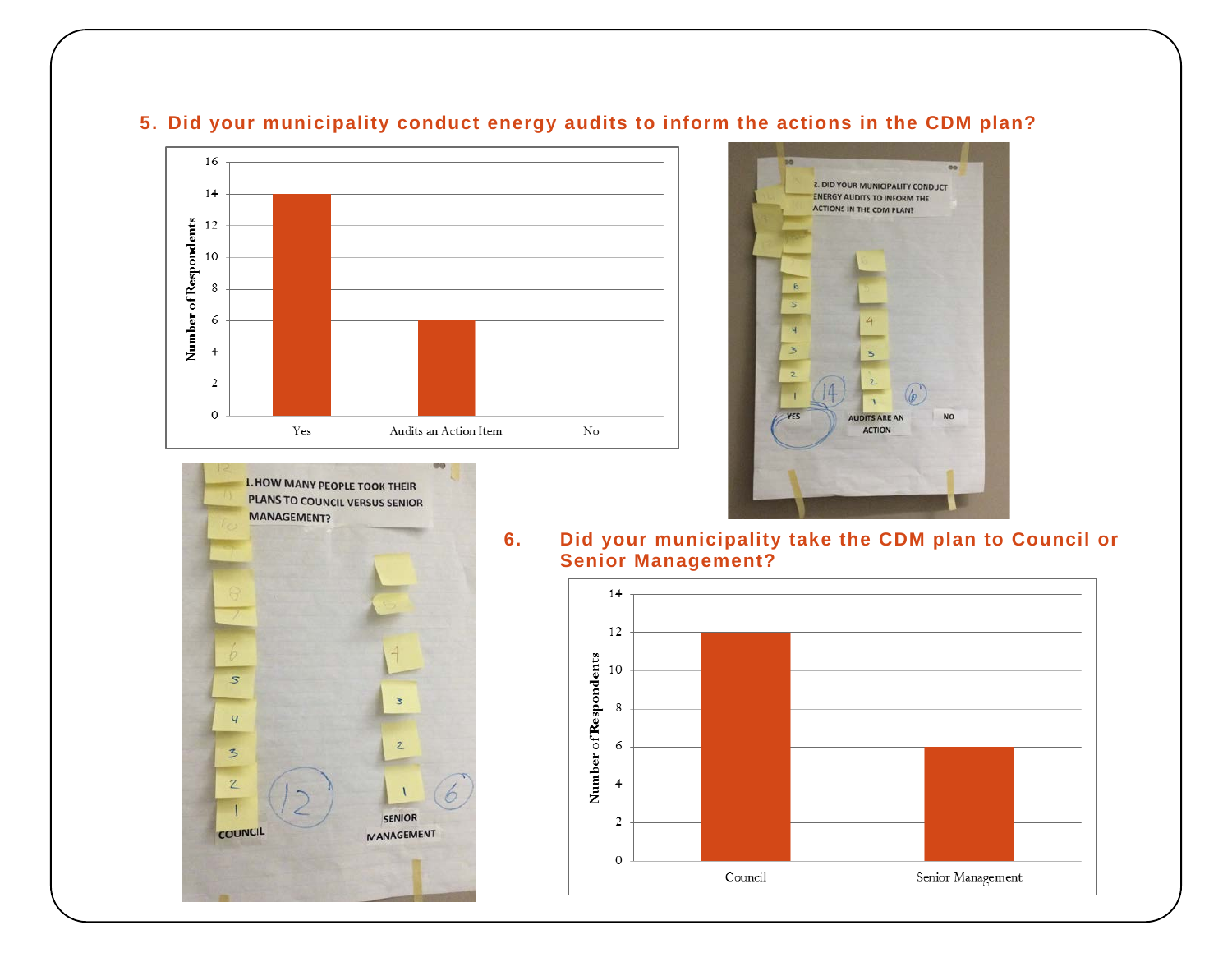### **7. What barriers has/will your Municipality faced in implementing the CDM Plan?**

| <b>Barrier Group</b>                   | <b>Identified Barriers</b>                                                                                                                                                                                                                                                                                   | <b>Potential Solutions</b>                                                                                                                                                                                                                                                                                                                                                                                                                                                                                                                                                                                                                        |
|----------------------------------------|--------------------------------------------------------------------------------------------------------------------------------------------------------------------------------------------------------------------------------------------------------------------------------------------------------------|---------------------------------------------------------------------------------------------------------------------------------------------------------------------------------------------------------------------------------------------------------------------------------------------------------------------------------------------------------------------------------------------------------------------------------------------------------------------------------------------------------------------------------------------------------------------------------------------------------------------------------------------------|
| <b>Culture Change</b>                  | Working "to poke holes in silos"<br>Resistance to culture change to share<br>CDM responsibilities and innovations<br>Changing culture to long term thinking<br>Keeping people/staff motivated to<br>modify behaviour to conserve energy<br>Staff prioritization<br>Communication<br>Knowledge and motivation | Embed sense of impact<br>o Energy costs rising faster than inflation<br>Senior leadership buy-in (Culture eats strategy for<br>breakfast)<br>Tie-Back to corporate objectives<br>o Strategic/sustainability plan<br>Setting an example for community                                                                                                                                                                                                                                                                                                                                                                                              |
| Technology and<br>Innovation           | Pace of innovation versus pace of<br>implementation<br>Prioritization of projects with other<br>facilities management and operational<br>needs                                                                                                                                                               | Need to have clear objective of what you are trying to<br>achieve<br>Networking with other municipalities & stakeholders<br>Spread the risk<br>Internal assessments<br>$\circ$<br>Assessment of competition<br>$\circ$<br>Pilot projects<br>$\circ$                                                                                                                                                                                                                                                                                                                                                                                               |
| <b>Energy Literacy</b><br>and Training | Lack of education/training<br>Staff doesn't know that how their<br>actions at work impact energy use<br>Some (not all) do not understand "life<br>cycle cost" "vis-à-vis" cheap vs efficient<br>Putting value on environmental benefit<br>Coordination with all GJ operating                                 | Training for operators/facility staff/ and chain of information:<br>1/2 day courses by Sustainability Managers for:<br>Staff<br>$\Omega$<br>Building operators Increase literacy<br>Building operators + facility managers Training<br>Benchmarking similar buildings against each other:<br>Within the same municipality<br>$\circ$<br>Amongst other 'best in class' municipal buildings<br>$\circ$<br>Incorporate energy and goals into appropriate staff key<br>performance indicators<br>Increase level of staff involvement: finance, operations,<br>environment staff through lunch and learn training, and<br>outlining clear expectations |
| <b>Utility Data</b>                    | The Ministry of Energy's data<br>submission process is not synced with<br>energy management software                                                                                                                                                                                                         | Implement an energy management system to have all data<br>in "one source"<br>Communicating/ interpreting data to Senior                                                                                                                                                                                                                                                                                                                                                                                                                                                                                                                           |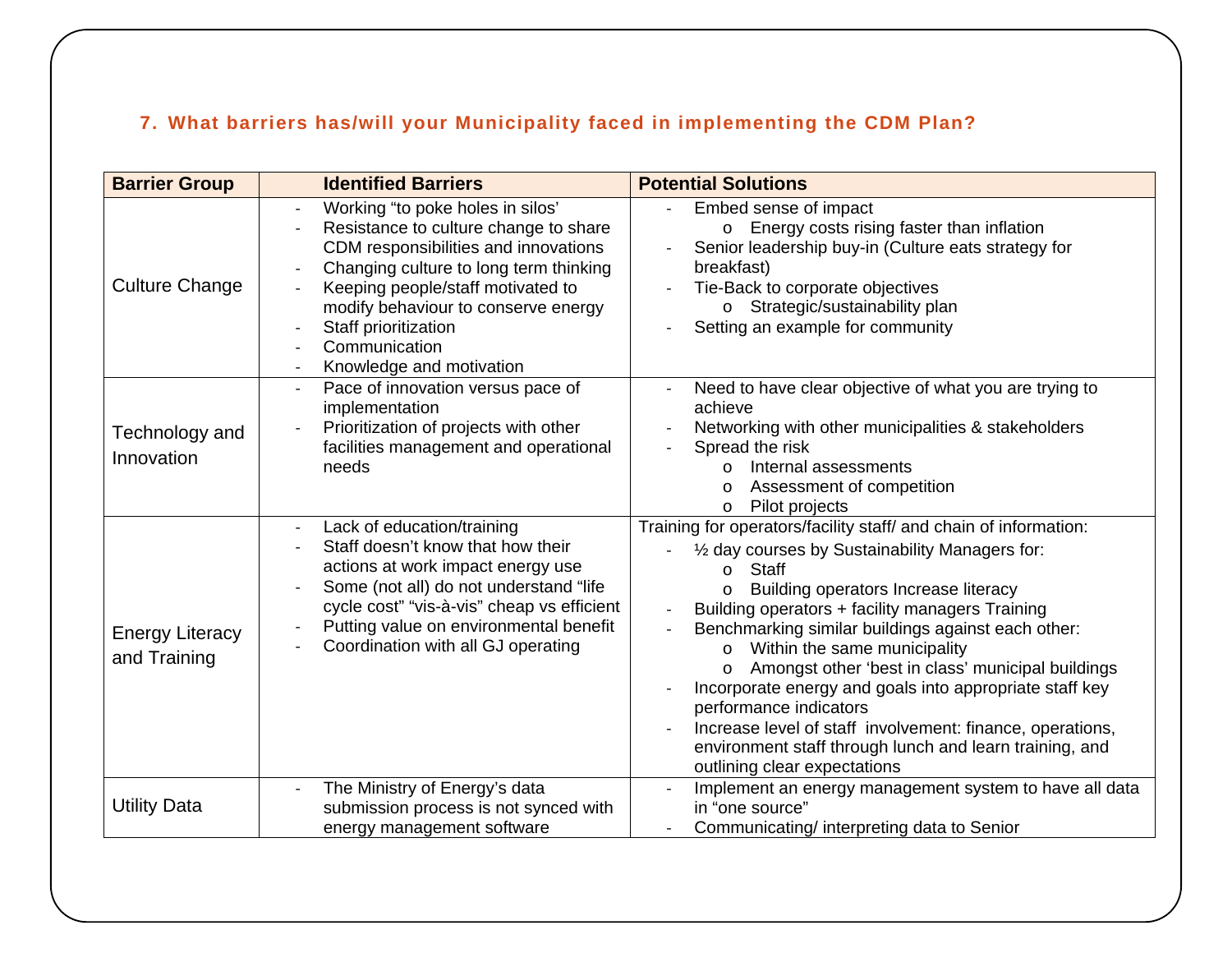|                                        | Access to accurate data from utilities<br>End users do not pay the utility bills<br>(i.e. Finance does)                                                                                                                                                              | Management/Council<br>Build relationships with your energy utilities                                                                                                                                                                                                                                                                                                                                                                                                                                                                                                                                                         |
|----------------------------------------|----------------------------------------------------------------------------------------------------------------------------------------------------------------------------------------------------------------------------------------------------------------------|------------------------------------------------------------------------------------------------------------------------------------------------------------------------------------------------------------------------------------------------------------------------------------------------------------------------------------------------------------------------------------------------------------------------------------------------------------------------------------------------------------------------------------------------------------------------------------------------------------------------------|
| Funding                                | Lack of dedicated funding, or formal<br>process to reinvest savings from other<br>energy projects/retrofits<br>Reliable funding/budget constraints<br>Prioritization or capital budget items                                                                         | Create business case for long term funding dedicated to<br>energy retrofit capital projects<br>Methods to create better business cases:<br>Not just simple payback<br>$\Omega$<br>Life Cycle Costs<br>$\circ$<br>Net present value<br>$\circ$<br>Measure and verify savings from past projects to<br>$\circ$<br>justify business case for future projects<br>Alternative funding e/g incentives, ESCOs<br>Ensure that when funds are approved for projects, that<br>projects are implemented<br>Divert a percent of incentives received or energy costs<br>savings or procurement savings into a fund for future<br>projects |
| Staffing                               | - Lack of dedicated staff<br>- Project management bandwidth/capacity<br>- Work load<br>- Business case for additional staff support<br>- Staff to implement projects<br>- Staff resources<br>- Timing to implement projects as city<br>facilities are always running | Embedded energy manger funded by utility<br>Savings on projects used to build capacity for additional<br>staff<br>Policy statement at a higher level to impact the entire<br>corporation<br>Personal power and influence strategic objectives<br>(Municipal, provincial, federal)                                                                                                                                                                                                                                                                                                                                            |
| Corporate and<br><b>Political Will</b> | Lack of political will<br>Lack of a concise policy statement<br>Employee "entitlement" (ie. "Who<br>turned off my Pc screen? That's my<br>office!)                                                                                                                   | Parts of this was addressed through the Green Energy Act<br>Raised the bar across the Province<br>$\Omega$<br>Mandatory requirements<br>$\circ$<br>Need to be EXPLICIT in reports on energy and GHGe<br>reporting requirements as well as expectations for targets<br>and actions<br>o Need to set corporate policy<br>2014 provincial policy statement<br>o Accounting standards include GHGe as a<br>unmitigated liability<br><b>Potential future costs</b>                                                                                                                                                                |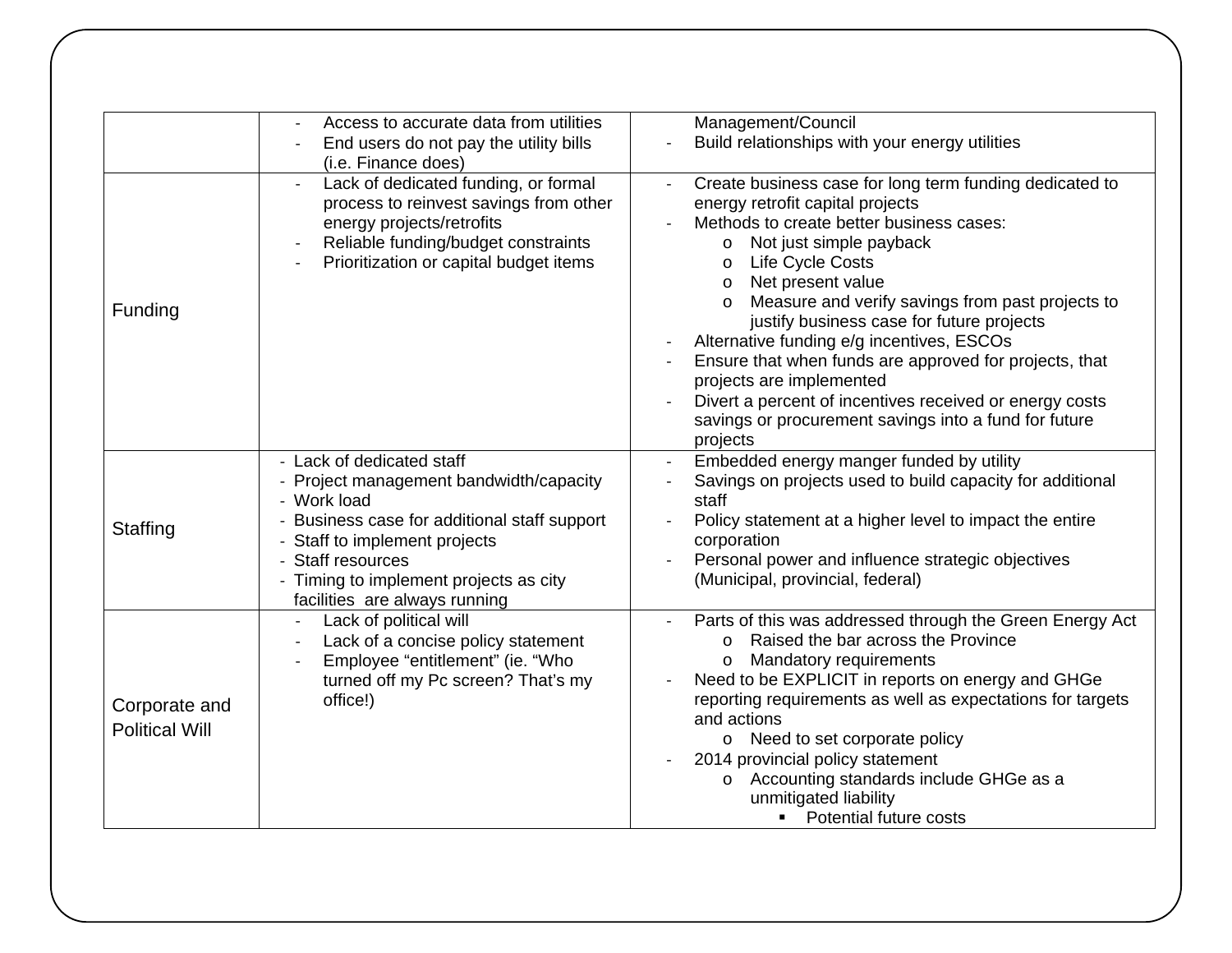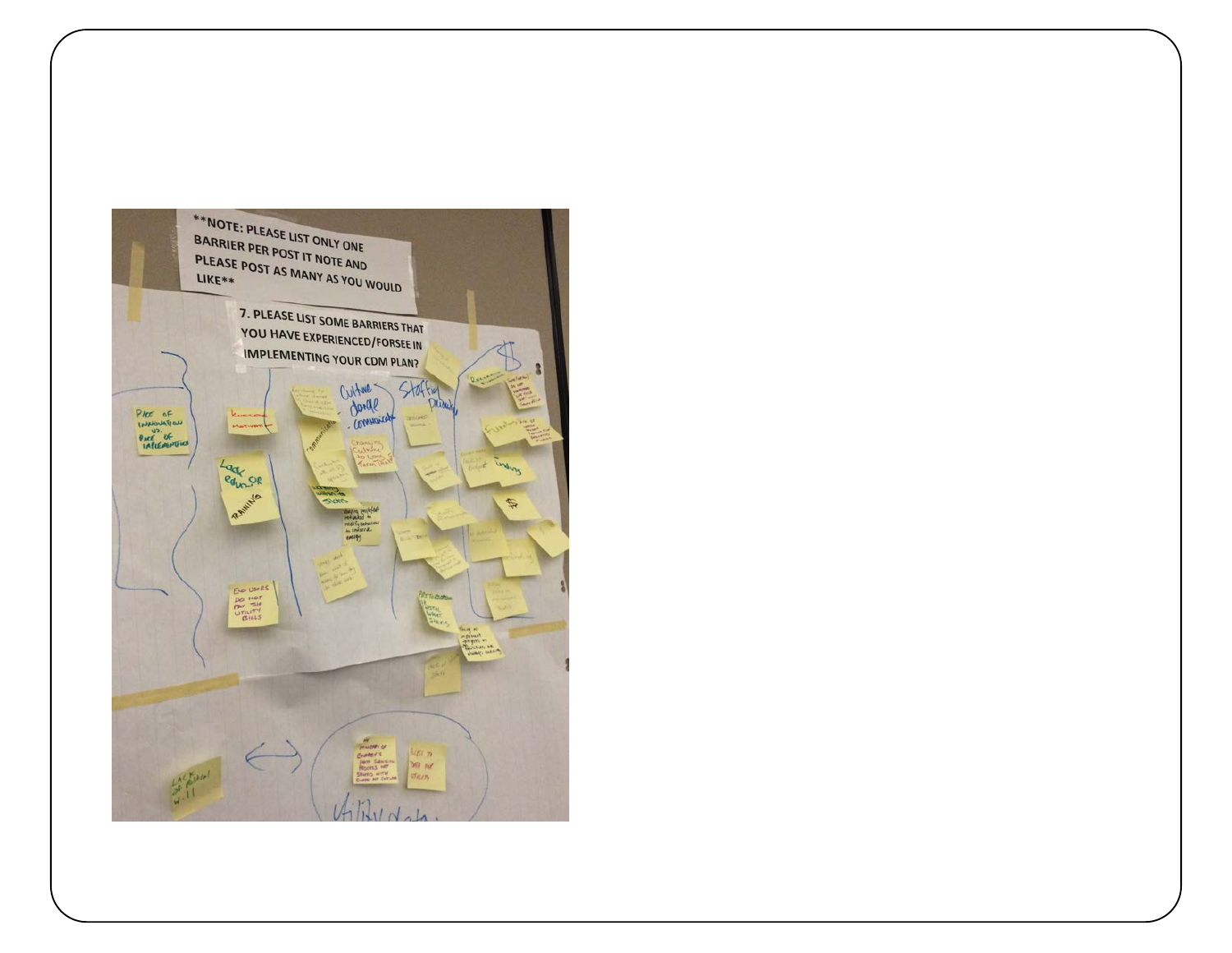## **Session Two: CDM Implementation, Phasing and Targets**

#### **CDM Plan Actions**

| <b>Technology Actions</b>                                                  |                                                                                                                                            |                                                                                                                                                                        |  |  |  |
|----------------------------------------------------------------------------|--------------------------------------------------------------------------------------------------------------------------------------------|------------------------------------------------------------------------------------------------------------------------------------------------------------------------|--|--|--|
| <b>Action</b>                                                              | <b>Challenge</b>                                                                                                                           | <b>Benefit</b>                                                                                                                                                         |  |  |  |
| <b>Energy Audits</b>                                                       | Human capacity/time, quality of energy<br>data, money, support from management to<br>implement the projects                                | Justification for retrofits, provides the<br>cost/benefit analysis, 3 <sup>rd</sup> party verified, Facility<br>Operations staff get to know their buildings<br>better |  |  |  |
| <b>Energy Management Software</b>                                          | High initial cost                                                                                                                          | Visibility of energy use, and spending trends<br>for Facility Managers and decision makers                                                                             |  |  |  |
| <b>Green Building Standards</b>                                            | Doesn't always result in expected savings,<br>could sometimes cost more                                                                    | Better control over the quality of new buildings,<br>often does result in "better than code"<br>construction.                                                          |  |  |  |
| Scheduling and Controls and<br>continuous<br>commissioning/recommissioning | Fear of technology from operators,<br>education, and energy literacy                                                                       | Better scheduling, reduced energy use and<br>cost, more automation could save time for<br><b>Facility Operators</b>                                                    |  |  |  |
| End of Life Upgrades                                                       | Awareness of third party labelling,<br>coordinating the effort, premium cost<br>sometimes associated with energy efficient<br>technologies | Opportunity to install more energy efficient<br>equipment that is cost effective through its<br>lifecycle                                                              |  |  |  |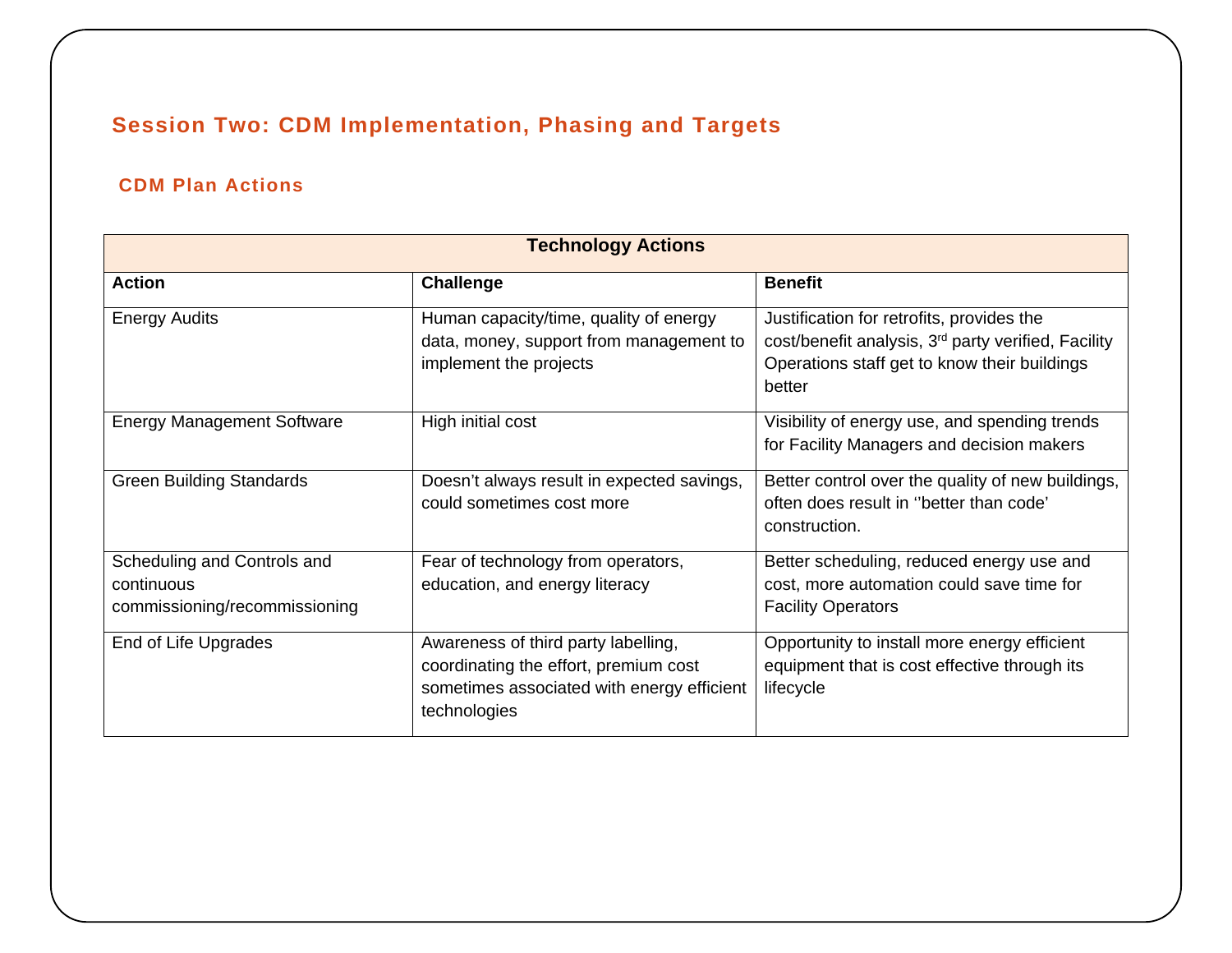

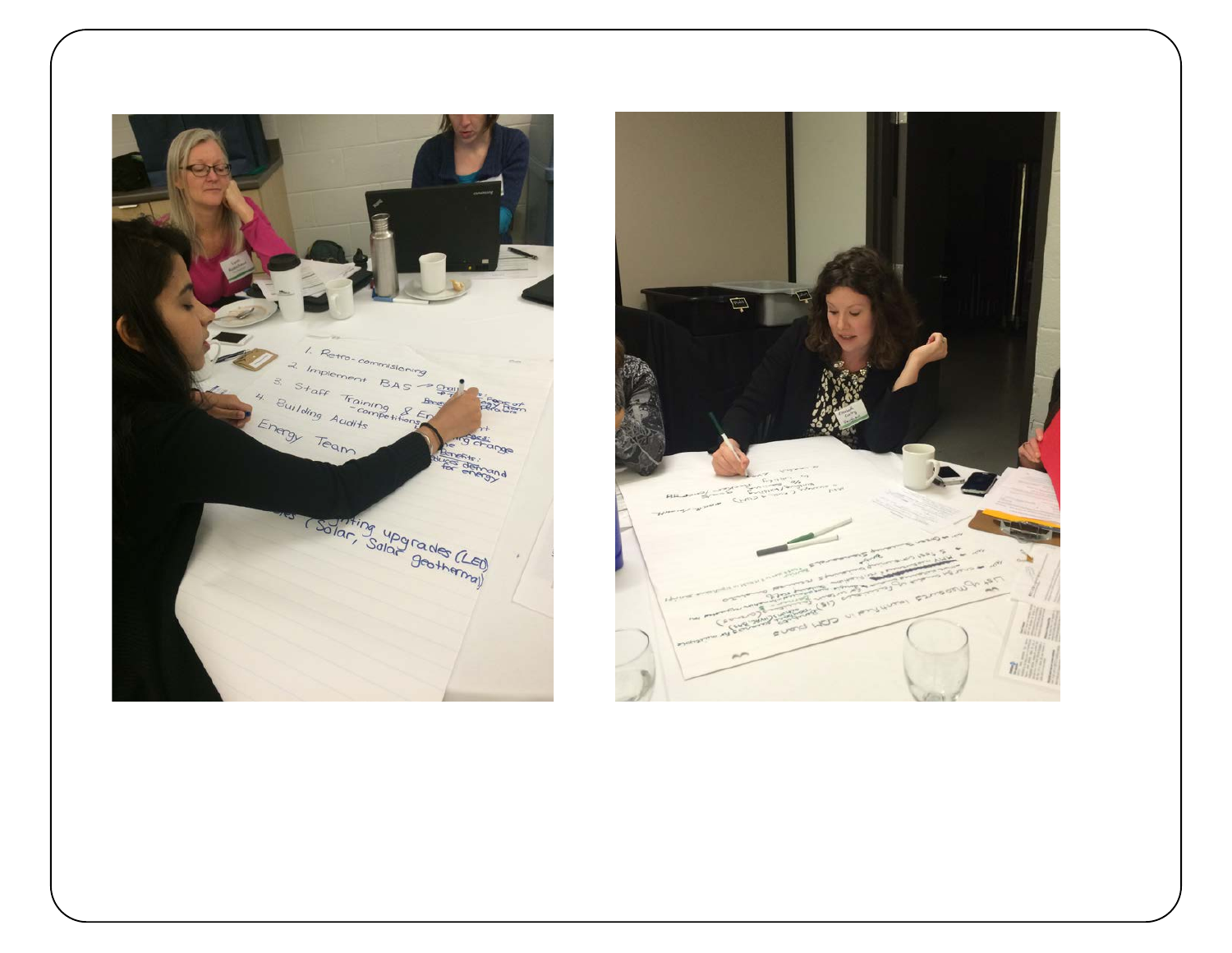| <b>Non-Technology Actions</b>                                         |                                                                                                                                                                                      |                                                                                                                                                                                                                                 |  |  |  |
|-----------------------------------------------------------------------|--------------------------------------------------------------------------------------------------------------------------------------------------------------------------------------|---------------------------------------------------------------------------------------------------------------------------------------------------------------------------------------------------------------------------------|--|--|--|
| <b>Action</b>                                                         | <b>Challenge</b>                                                                                                                                                                     | <b>Benefit</b>                                                                                                                                                                                                                  |  |  |  |
| Incorporate Energy Efficiency into<br><b>Capital Asset Management</b> | Would require true commitment from all<br>Departments and staff                                                                                                                      | Maximize all potential opportunities for energy<br>efficiency, energy management becomes<br>institutionalized                                                                                                                   |  |  |  |
| Incorporate Energy Efficiency into the<br>Purchasing By-law           | Would require significant buy in, and a<br>strong business case to warrant the<br>sometimes premium cost associated with<br>more energy efficient products and<br>technologies       | Same as above                                                                                                                                                                                                                   |  |  |  |
| <b>Staff Education</b>                                                | Difficult to convince staff to accept or 'buy<br>in' to change, time constraints and<br>workloads                                                                                    | Energy use reduction, staff will better<br>understand how their work impacts energy<br>consumption                                                                                                                              |  |  |  |
| Dedicated Staff for implementation                                    | Money, available incentives could be<br>difficult to get (i.e. embedded energy<br>manager requires annual energy reduction<br>by 300kW)                                              | Ability to assist facilitating the implementation<br>of the Plan, monitor actions (progress and<br>impacts), ensures the plan is always active<br>and 'front of mind'.                                                          |  |  |  |
| Corporate Energy Team                                                 | Capacity of the team to be involved with<br>implementation, if a larger municipality it<br>could be difficult to get representation from<br>all Facilities, could be time intensive. | Consistent approach to energy management<br>and ensure corporate policies are followed,<br>streamline implementation of the Plan, ability<br>to track measures and projects occurring<br>across many departments and buildings. |  |  |  |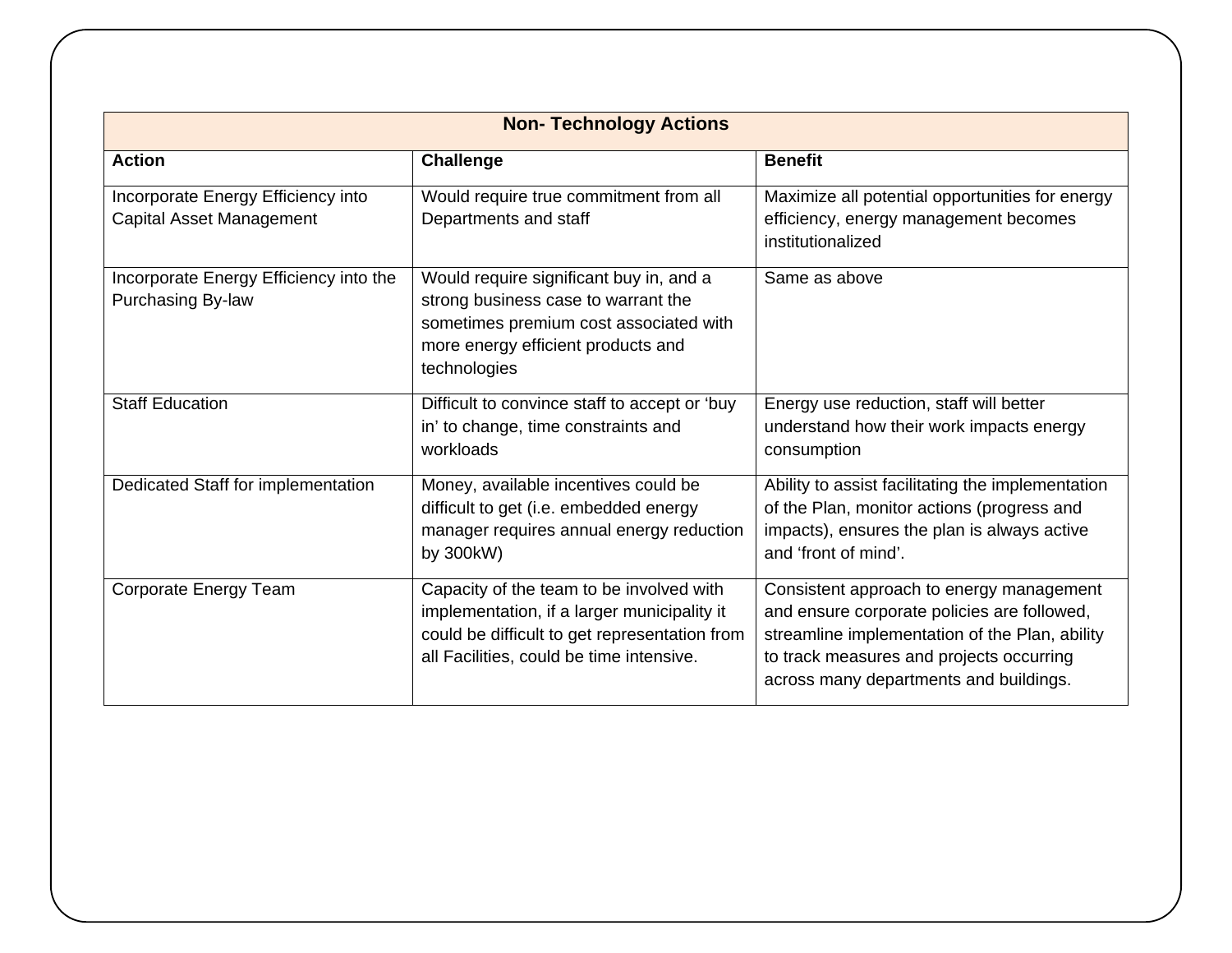#### **Monitoring and Verification**

- In general, it is a lot more difficult to monitor and measure behavioural change and associated energy use reduction/conservation
	- o Technical retrofits are much easier to measure and quantify
- Monitoring and Verification could be done on many levels including:
	- o How many projects are done
	- o \$ amount of incentives received
	- $\circ$  kWh and m<sup>3</sup> reductions
	- o Surveys
	- o Whole building benchmarking and weather normalization
- There are different standards/examples Municipalities can follow for their monitoring and verification efforts
	- o International Performance and Monitoring and Verification Protocol (IPMVP, website)
	- o Ontario Power Authority established guidelines
	- o Utility assistance (electricity and gas)
	- o Surveys (behavioural)
	- o Testing
	- o Strategy established in the Conservation and Demand Management Guideline created by the Ministry of Energy (note, many Municipalities indicated they would like to exceed these expectations in their reporting)